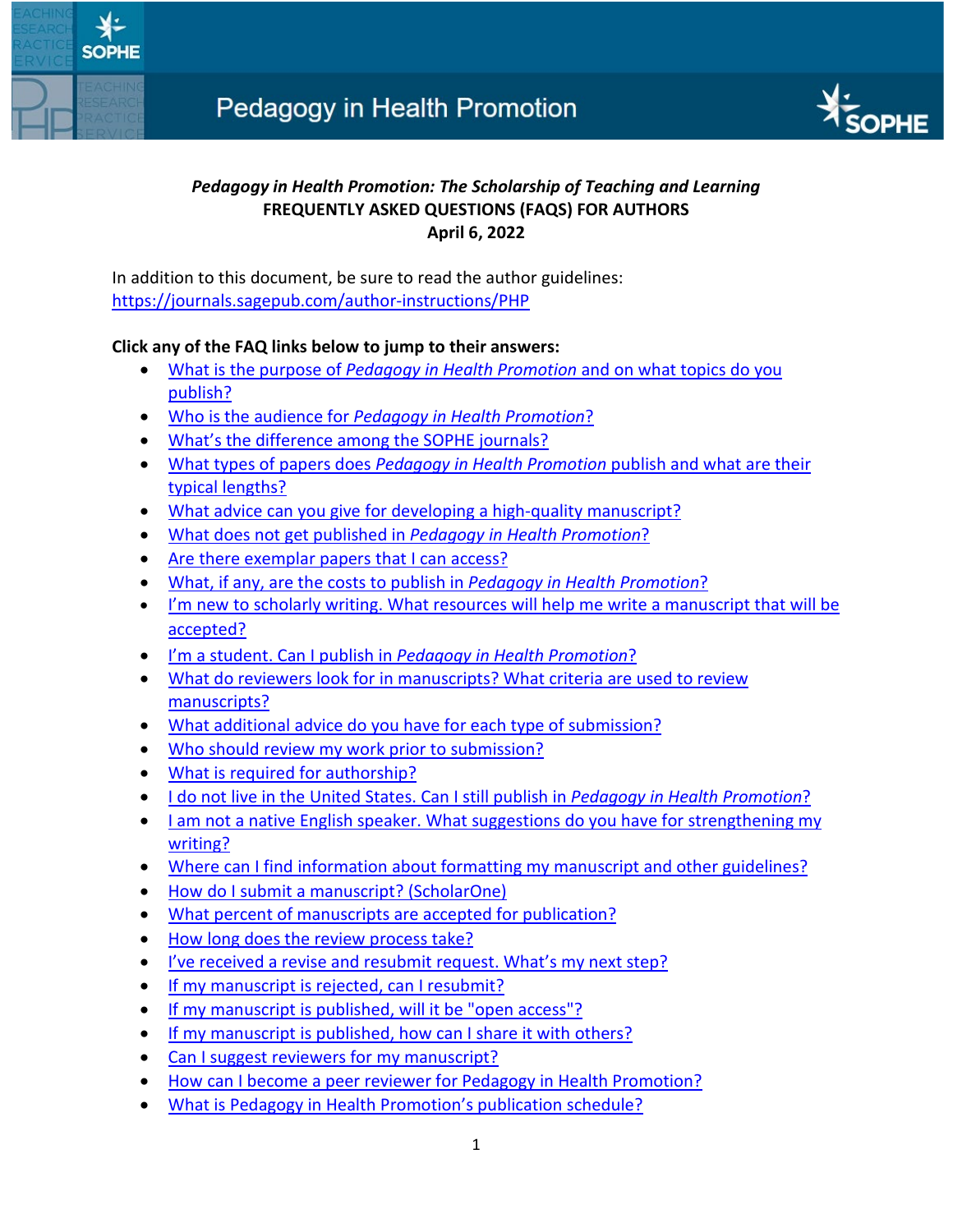### **Determining Whether** *Pedagogy in Health Promotion* **is the Right Fit**

<span id="page-1-0"></span>• **What is the purpose of** *Pedagogy in Health Promotion* **and on what topics do you publish?**  Published quarterly and peer-reviewed, *Pedagogy in Health Promotion* advances pedagogy through contributions in areas such as curriculum and course/program design, assessment, and administration relevant to teaching and learning. The journal welcomes works addressing the art and science of teaching and learning, and how it contributes to the formation and ongoing development of the health promotion professional working in any site and with a range of populations.

Specific examples of pedagogical areas addressed by the journal include:

- o Application of pedagogical theory
- o Innovation and evaluation in: curriculum, teaching practices, educational technologies, experiential learning, student-centered approaches to teaching, and community engagement in pedagogy
- o Methods for evaluating pedagogical techniques or educational programs
- $\circ$  Promotion of diversity, equity, and inclusion in curricula and education programs
- $\circ$  Current issues in the administration of health promotion and public health education programs

Additionally, manuscripts are categorized around the following six (6) major content areas. You will be asked to specify the applicable content areas during your submission.

- o Instruction (the art and science of teaching and learning)
- o Curriculum
- o Assessment (e.g., evaluation of course curricula or programs)
- $\circ$  Experiential Learning (internship, field placement, service learning, etc.)
- o Leadership & Administration (in education)
- o Scholarship of Teaching and Learning (SoTL)

#### <span id="page-1-1"></span>• **Who is the audience for** *Pedagogy in Health Promotion***?**

The content of the journal is especially relevant to the academic community in health promotion and public health and instructors or trainers who provide continuing professional education, in the broad arena of health promotion and disease prevention.

<span id="page-1-2"></span>• **What's the difference among the SOPHE journals?** 

*Pedagogy in Health Promotion* is one of three peer-reviewed journals published by the Society for Public Health Education (SOPHE). *Health Education & Behavior* is SOPHE's *research-*based journal, and *Health Promotion Practice* is SOPHE's *practice-*based journal. *Pedagogy in Health Promotion* is the only devoted exclusively to the *pedagogy* of public health education and health promotion.

<span id="page-1-3"></span>• **What types of papers does** *Pedagogy in Health Promotion* **publish and what are their typical lengths?** 

*Pedagogy in Health Promotion* publishes four types of papers: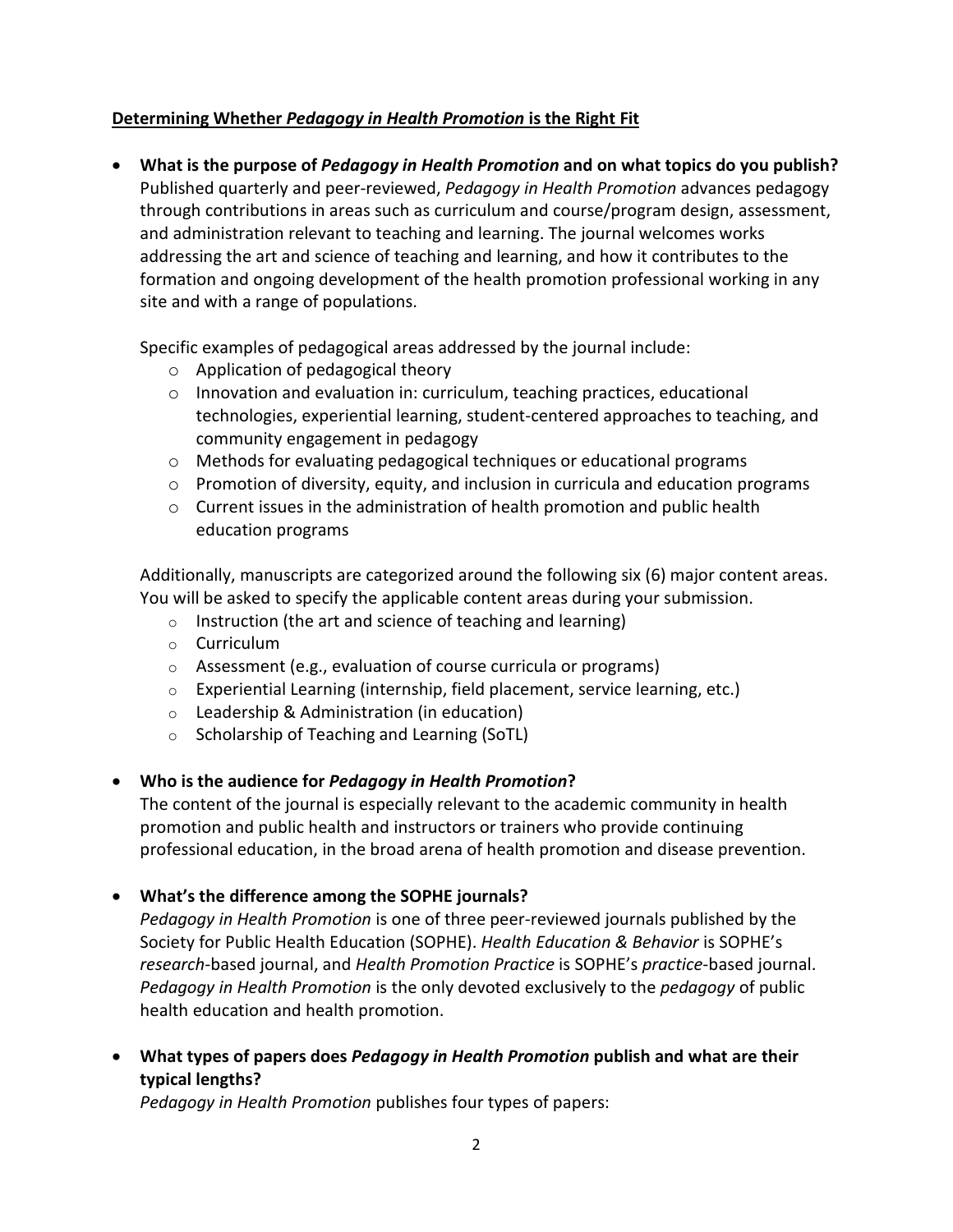- o **Original Research:** Qualitative and quantitative research, systematic and scoping reviews – up to 5,000 words and no more than 35 references.
- o **Descriptive Best Practices:** Detailed examination of educational practices up to 3,000 words and no more than 25 references.
- o **Perspectives on Pedagogy:** Thoughtful commentaries, questions, and provocative ideas related to pedagogy – up to 1,750 words and no more than 20 references.
- o **Editorials:** Essays and observations from editorial board members and invited scholars about contemporary issues in pedagogy – 750 to 1,200 words and no more than 20 references.

For additional information on manuscript types, please see *Guidelines for Prospective Authors*:<https://journals.sagepub.com/author-instructions/PHP>

## <span id="page-2-0"></span>• **What advice can you give for developing a high-quality manuscript?**

*Pedagogy in Health Promotion* publishes papers that reflect the principles, science, and practice of the Scholarship of Teaching and Learning (SoTL). The following editorials provide insights into pedagogy and the Scholarship of Teaching and Learning (SoTL):

- o Henderson, H.L, & Sendall, M.C. (2021). Positioning the scholarship of teaching and learning firmly in the center of health promotion pedagogy. *Pedagogy in Health Promotion*. [https://doi.org/10.1177/23733799211061281](https://doi.org/10.1177%2F23733799211061281)
- o Merzel, C.R. (2022). *Pedagogy in Health Promotion*: Our focus is the scholarship of teaching and learning. *Pedagogy in Health Promotion*. [https://doi.org/10.1177/23733799211070207](https://doi.org/10.1177%2F23733799211070207)

# <span id="page-2-1"></span>• **What does not get published in** *Pedagogy in Health Promotion***?**

*Pedagogy in Health Promotion* does not accept the following types of submissions:

- o Case reports of teaching experiences
- $\circ$  Studies of health promotion interventions in educational settings, i.e., the focus of the work must be pedagogy
- o Personal opinion pieces
- <span id="page-2-2"></span>• **Are there exemplar papers that I can access?**  See examples cited in the Henderson & Sendall and Merzel editorials listed in previous FAQ.
- <span id="page-2-3"></span>• **What, if any, are the costs to publish in** *Pedagogy in Health Promotion***?**  *Pedagogy in Health Promotion* is currently a subscription-based journal, which allows authors to submit and publish with no fee. Please see below for questions regarding open access options and those associated fees.

### **Preparing and Submitting My Manuscript**

<span id="page-2-4"></span>• **I'm new to scholarly writing. What resources will help me write a manuscript that will be accepted?** (Also see student question below) The following resources are recommended to enhance scholarly writing for submission to *Pedagogy in Health Promotion*. These include useful observations on the peer-review process.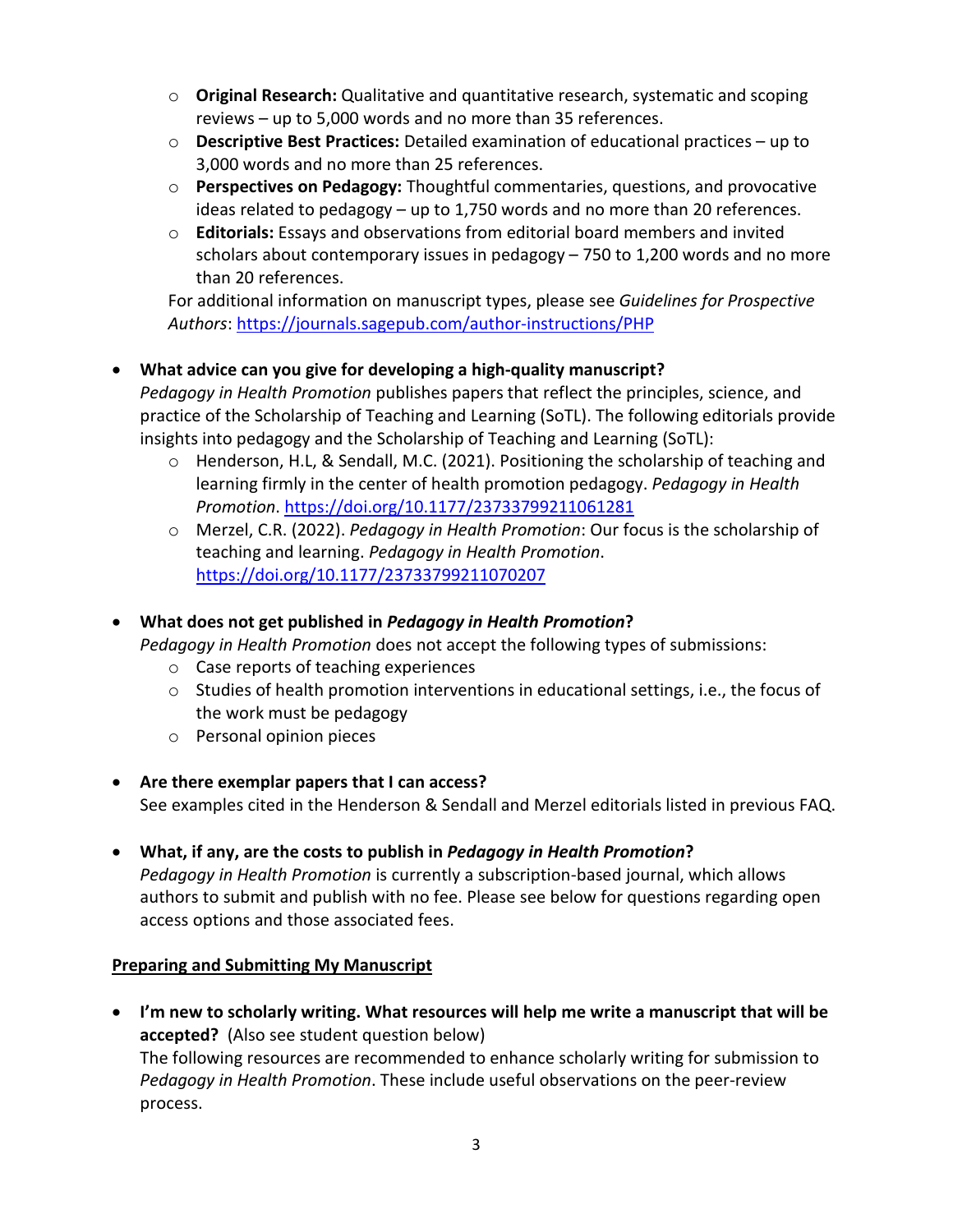- o *[The Power of Words](https://journals.sagepub.com/doi/full/10.1177/1524839919827900)* (2020) and *[The Power of Words 2.0](https://journals.sagepub.com/doi/full/10.1177/15248399211001068)* (2021) which describe the commitment to language that reflects the respect, collaboration, inclusiveness, and essential hopefulness of the art and science of our field.
	- Roe, K. M., & Mata, H. J. (2019). The power of words. *Health Promotion Practice*, *20*(2), 153-156. [https://doi.org/10.1177/1524839919827900](https://doi.org/10.1177%2F1524839919827900)
	- Mata, H. J., & Roe, K. M. (2021). The Power of Words 2.0. *Health Promotion Practice*, *22*(3), 293-294. [https://doi.org/10.1177/15248399211001068](https://doi.org/10.1177%2F15248399211001068)
- o *[The Gift of Peer Review: A Note to My Younger Self](https://journals.sagepub.com/doi/full/10.1177/1524839920987848)* a reflection about the peerreview process that is useful for writers new to journal publications.
	- Roe, K. M. (2021). The Gift of Peer Review: A Note to My Younger Self. *Health Promotion Practice*, *22*(2), 149– 151. <https://doi.org/10.1177/1524839920987848>

# <span id="page-3-0"></span>• **I'm a student. Can I publish in** *Pedagogy in Health Promotion***?**

*Pedagogy in Health Promotion* welcomes submissions from students. Scholarly writing is often a new type of writing for students, and we therefore encourage you to seek input from your advisor(s) and others who are experienced with this type of writing. Below are some additional recommendations:

- o Adhere to APA guidelines for your manuscript (for the narrative, references, and figures or tables). Using a reference management program can be helpful.
- $\circ$  Avoid including the work of others without properly citing it. Be familiar enough with the work you're citing to state it in your own words unless you are quoting the work of others directly.
- $\circ$  In addition to advisor(s)/mentor(s), make use of the writing resources you have available to you at your institution. The Elements of Style book is also a useful resource to strengthen writing. Strunk Jr, W., & White, E. B. (2007). *The Elements of Style Illustrated*. Penguin.
- o Note: If your manuscript is not accepted by *Pedagogy in Health Promotion*, this doesn't necessarily mean it is a bad idea or that it is poorly written. It may just be the wrong fit for the journal's purpose. You are encouraged to identify a more suitable outlet for your manuscript, incorporate constructive feedback, and be persistent.

# <span id="page-3-1"></span>• **What do reviewers look for in manuscripts? What criteria are used to review manuscripts?**

All manuscripts are assessed based on the following criteria:

- $\circ$  Relevance and contribution to the field of pedagogy in health promotion and public health
- o Timeliness of information
- o Organization of content
- o Clarity of presentation
- o Thoroughness in addressing the topic
- o Readability and interest
- o Appropriate references
- o APA citation and reference style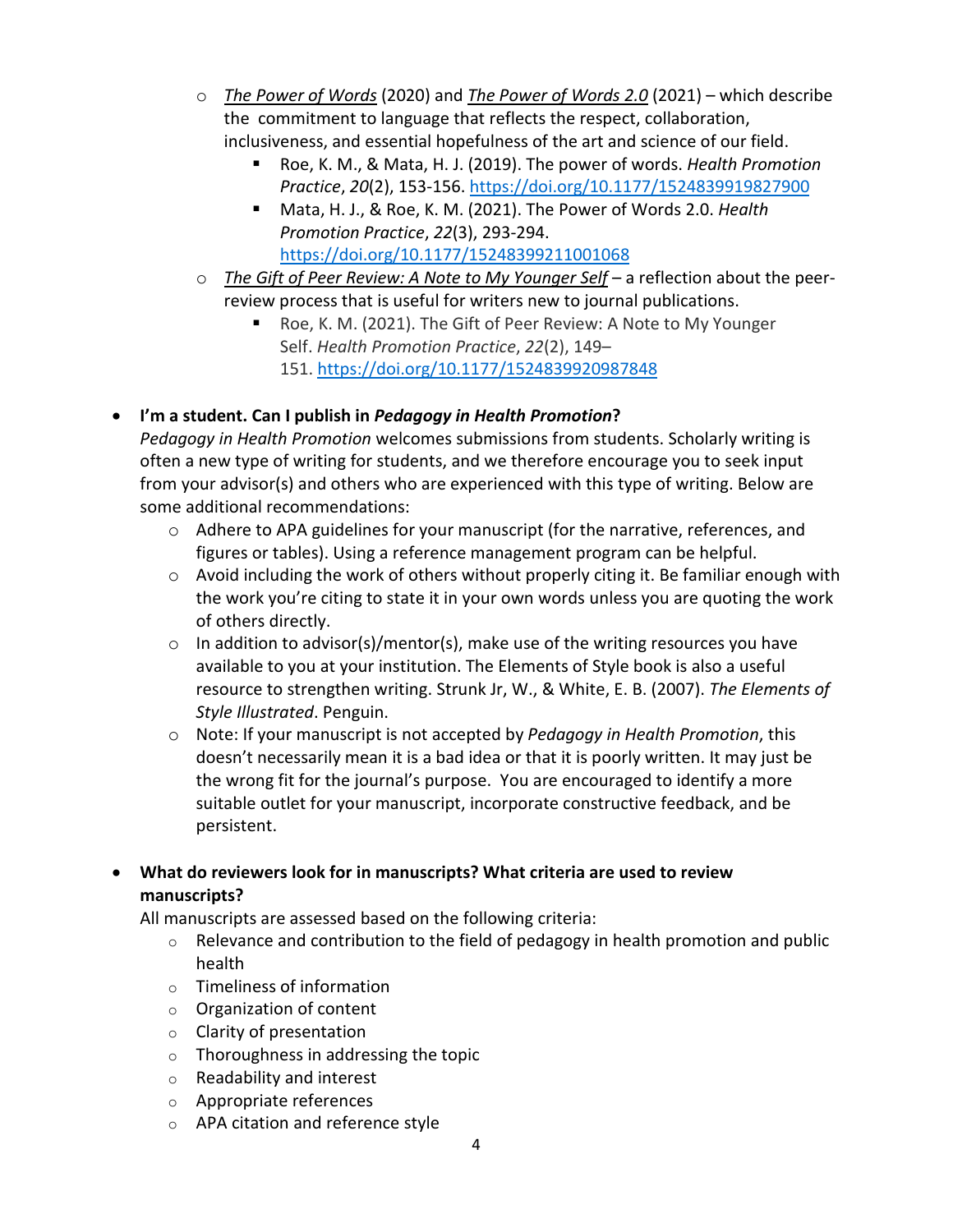Original Research manuscripts are also rated on the following criteria:

- $\circ$  Significance of the problem statement/rationale
- o Methodology and methods
- o Findings
- o Discussion
- o Conclusions
- $\circ$  Implications for the field of pedagogy in health promotion/public health

In addition, reviewers expect manuscripts that use clear, concise and inclusive language, are written in a single voice, and have been carefully proofread by all authors.

### <span id="page-4-0"></span>• **What additional advice do you have for each type of submission?**

Original Research submissions will include:

- o Qualitative and/or quantitative studies; systematic and scoping reviews
- o Rigorous design, methods, and analysis
- o Detailed description of curriculum/pedagogical techniques employed
- o Strong relevance to the field

Descriptive Best Practices submissions will include:

- o Detailed examination of educational practices
- o Rationale based on theory and/or evidence
- o Detailed description of the curriculum/technique
- o Assessment of the best practice
- o Strong relevance to the field

Perspectives on Pedagogy submissions will include:

- o A timely commentary related to pedagogy
- o Grounding in theory, evidence-based literature
- o A meaningful contribution to the scholarly discourse

Regardless of manuscript type, successful submissions will include the following:

- $\circ$  Demonstrated firm grounding in theoretical and/or empirical literature on pedagogy
- $\circ$  Detailed description of the curriculum and/or pedagogical techniques employed
- o Discussion of the relevance of the work to the field of teaching & learning in health promotion & public health

### <span id="page-4-1"></span>• **Who should review my work prior to submission?**

Do not be afraid to share your work with others prior to submission. Critiques by others will only strengthen your work. Consider asking mentors and/or colleagues who are familiar with scholarly writing to provide you with feedback.

# <span id="page-4-2"></span>• **What is required for authorship?**

*Pedagogy in Health Promotion* does not currently have authorship criteria and therefore the determination of authorship is left up to the individual(s) submitting a manuscript. Often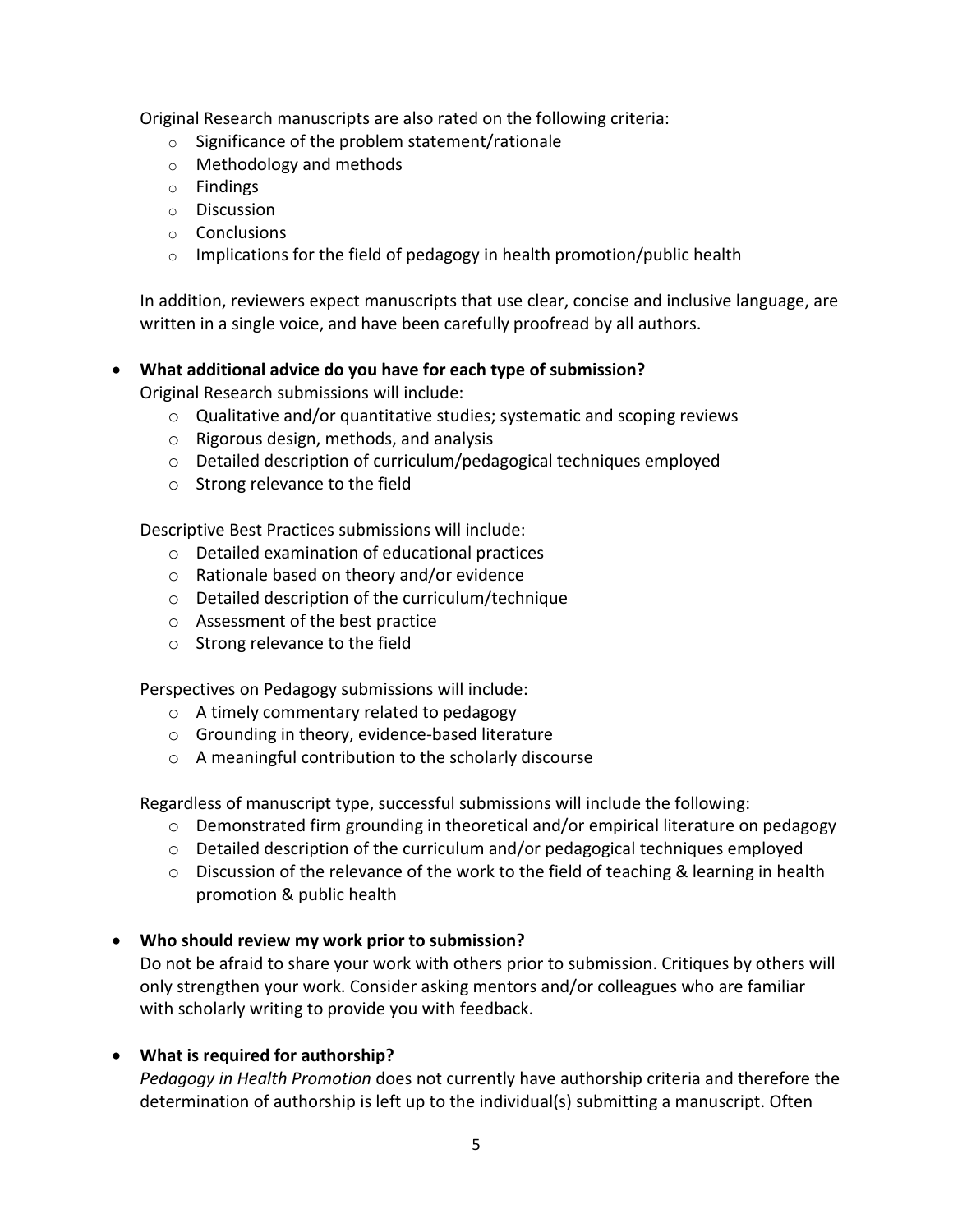authorship is determined by a substantive contribution to the manuscript which may include conceptualization of manuscript and/or study, data analysis, writing of manuscript, or heavy editing of the manuscript. It is expected that all authors have proofread the manuscript prior to submission. Providing feedback on a colleague's manuscript, is often not considered a substantive contribution and does not result in authorship.

- <span id="page-5-0"></span>• **I do not live in the United States. Can I still publish in** *Pedagogy in Health Promotion***?** *Pedagogy in Health Promotion* welcomes submissions from all countries and global regions. We are strongly committed to inclusiveness, and actively seek manuscripts by authors from diverse backgrounds and identities. We recognize the importance of including a diversity of perspectives, including global experience and innovative theories and paradigms for health promotion pedagogy. The following paper provides insights into writing about pedagogy for an international audience:
	- o Bowles D. C. (2019). Cross-cultural scholarship of Pedagogy in Health Promotion. *Pedagogy in Health Promotion* 5(3):171-173. <https://journals.sagepub.com/doi/full/10.1177/2373379919861419>
- <span id="page-5-1"></span>• **I am not a native English speaker. What suggestions do you have for strengthening my writing?**

*Pedagogy in Health Promotion* only accepts manuscripts in English. We understand the challenge authors may have when English is not their first language. We highly recommend these authors use a professional translation and editing service; or seek input from colleagues whose first language is English.

- <span id="page-5-2"></span>• **Where can I find information about formatting my manuscript and other guidelines?**  Please review the guidelines here:<https://journals.sagepub.com/author-instructions/PHP>
- <span id="page-5-3"></span>• **How do I submit a manuscript? (ScholarOne)** Manuscripts are submitted through the ScholarOne portal. The first step is to create an account at<https://mc.manuscriptcentral.com/pihp> or log into your existing account. For additional information about the submission process, please see *Guidelines for Prospective Authors*:<https://journals.sagepub.com/author-instructions/PHP>

#### **Next Steps After Submission**

<span id="page-5-4"></span>• **What percent of manuscripts are accepted for publication?** 

The acceptance rate fluctuates throughout the year, but it is generally around 40%. Most manuscripts require at least one revision so do not be surprised when asked to make major or minor revisions.

<span id="page-5-5"></span>• **How long does the review process take?** 

The average time to first decision is approximately 30 days. If your manuscript is sent to peer review, expect the decision to take about 6-12 weeks. Peer review is a very human process, so there are often delays, but we work with the authors and reviewers to provide the best feedback we can. When submitting a manuscript, there may be multiple reviews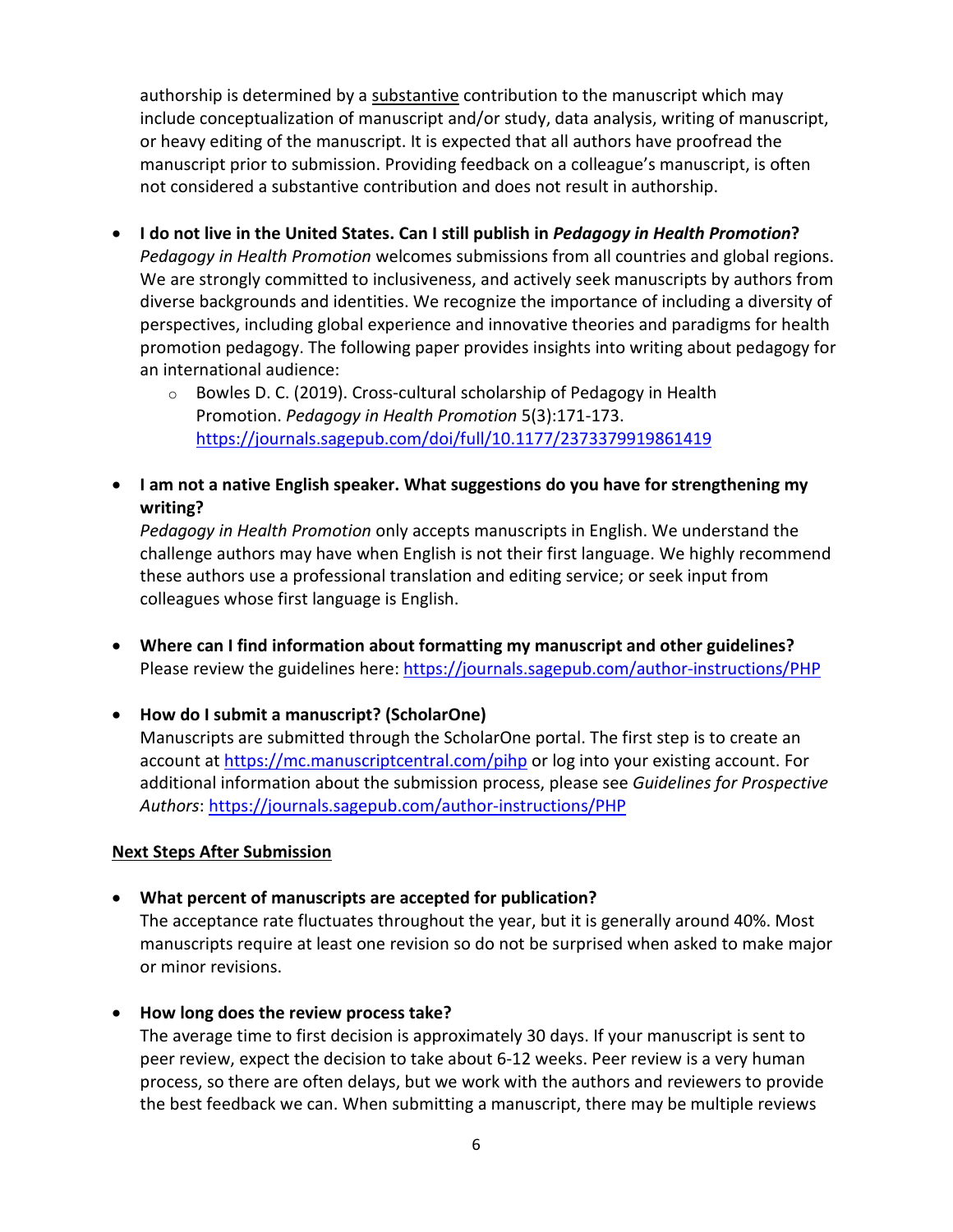and revisions of your manuscript, and you should allow 4-6 months for the entire process including publication.

### <span id="page-6-0"></span>• **I've received a revise and resubmit request. What's my next step?**

Please work with your author team to address all reviewer comments. Note that you do not have to necessarily change your manuscript based on each comment, but you do have to respond to each comment. If you have questions or concerns, please reach out to the Editor in Chief. You will have 30 days to submit a revision. If you need a short extension, please contact Jeanine Robitaille[: jrobitaille@sophe.org](mailto:jrobitaille@sophe.org)

## <span id="page-6-1"></span>• **If my manuscript is rejected, can I resubmit?**

No. The editorial decision is final. However, there is a transfer desk service that can help you find another journal to which you might submit.

## <span id="page-6-2"></span>• **If my manuscript is published, will it be "open access"?**

*Pedagogy in Health Promotion* is currently a subscription-based journal, which allows authors to submit and publish with no fee. If you would like to make your paper openly available, there are options through our publishers at SAGE. This option does involve a fee. For all of the details, please visit: [https://us.sagepub.com/en-us/nam/open-access](https://us.sagepub.com/en-us/nam/open-access-publishing-options-0)[publishing-options-0](https://us.sagepub.com/en-us/nam/open-access-publishing-options-0)

## <span id="page-6-3"></span>• **If my manuscript is published, how can I share it with others?**

When sharing your paper with others, it is best practice, and in the best interest of the authors, to share a link to the paper and not share a PDF version. This way, the publishers can track views and downloads of both the abstract and paper. When sharing a PDF, the paper impact can be lost. Authors are also encouraged to share information about their papers over social media.

### **Additional Information about Pedagogy in Health Promotion**

<span id="page-6-4"></span>• **Can I suggest reviewers for my manuscript?**  Publishers' standards are moving away from recommended reviewers for specific manuscripts because there has been misuse of this feature by some author teams.

# <span id="page-6-5"></span>• **How can I become a peer reviewer for** *Pedagogy in Health Promotion***?**

Individuals who want to be considered as a peer reviewer for *Pedagogy in Health Promotion*, and meet the following criteria, may send a cover letter and CV to the Editor in Chief. Your cover letter should outline your specific areas of expertise, peer reviewing experience, and your interest in health promotion and public health pedagogy. If you are accepted, you will be asked to complete a profile account in our ScholarOne manuscript review system.

Minimum criteria for peer reviewers:

- $\circ$  Demonstrate a strong interest the scholarship of teaching and learning
- $\circ$  Ability to meet deadlines to ensure authors receive a timely response